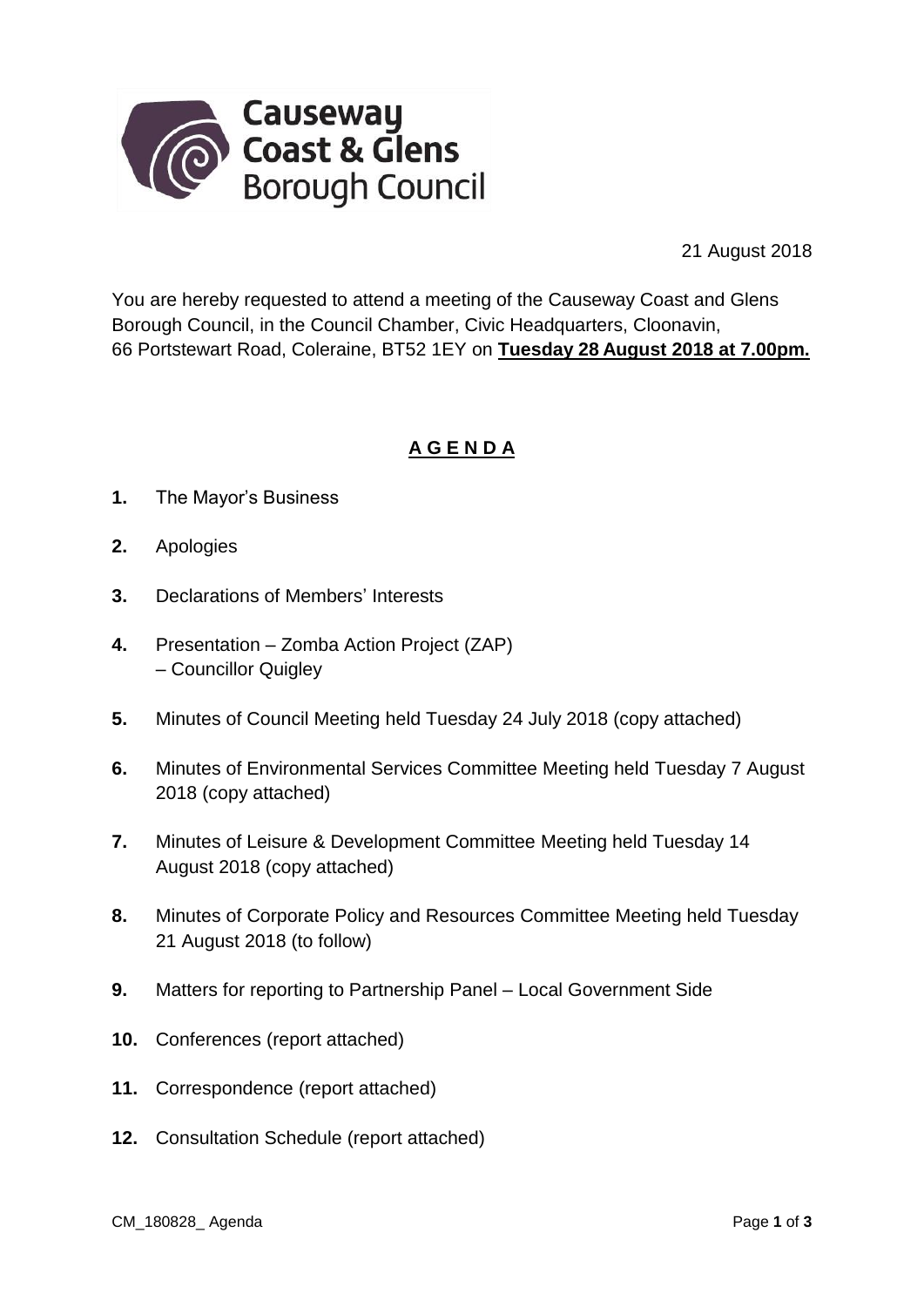## **13.** Seal Documents

## Grave Registry Certificates

- **13.1** Grave Registry Certificates, Coleraine, Ballywillan, Agherton and Portstewart Cemeteries (No's No. 4667 – 4676 inclusive)
- **13.2** Grave Registry Certificates, Ballymoney Cemetery (No. 2937)

## Leases/Licences/Other

- **13.3** Performance Bond McLaughlin & Harvey Ltd and Causeway Coast and Glens Borough Council (reference ES 180206)
- **13.4** Deed of Dedication between Cushendun Building Preservation Trust and Causeway Coast and Glens Borough Council (reference L&D 170214)
- **13.5** Planning Agreement received for LA01/2016/1157/F (reference PC 180228 reconvened 180312)
- **13.6** Draft Easement/Right of Way at Reservoir Road, Corkey, Loughguile, Ballymoney (reference L&PSC 180627)
- **14.** Notice of Motion proposed by Councillor Stevenson, seconded by Alderman Campbell

*"That this Council determine that the top ten capital projects decided by Members under each department head be completed by the end of the next Council term and that a workshop is held and a scheme agreed by March 2019, to bring the Riverside Park in Ballymoney up to a high standard, with work to be completed by 2021 and the necessary provision made for its upkeep going into the future. That Standing Orders are waived regarding this decision so that it cannot be rescinded by any new motion brought at any time, except by the agreement of 80% of its Members."*

**15.** Notice of Motion proposed by Councillor McCaw, seconded by Councillor A **Mulholland** 

*"This Council notes the importance of Personal Independence Payments to sustaining and maintaining the lives of many across Northern Ireland; notes with concern the many issues associated with undergoing of assessments and the stress they can bring upon individuals; is concerned at the fall in figures of those receiving the benefit and the impact this is having on their lives; notes the link that exists between the drop in support provided and the "20m rule" for the highest rate of PIP mobility support as highlighted by "PIP - A Step Too Far"*